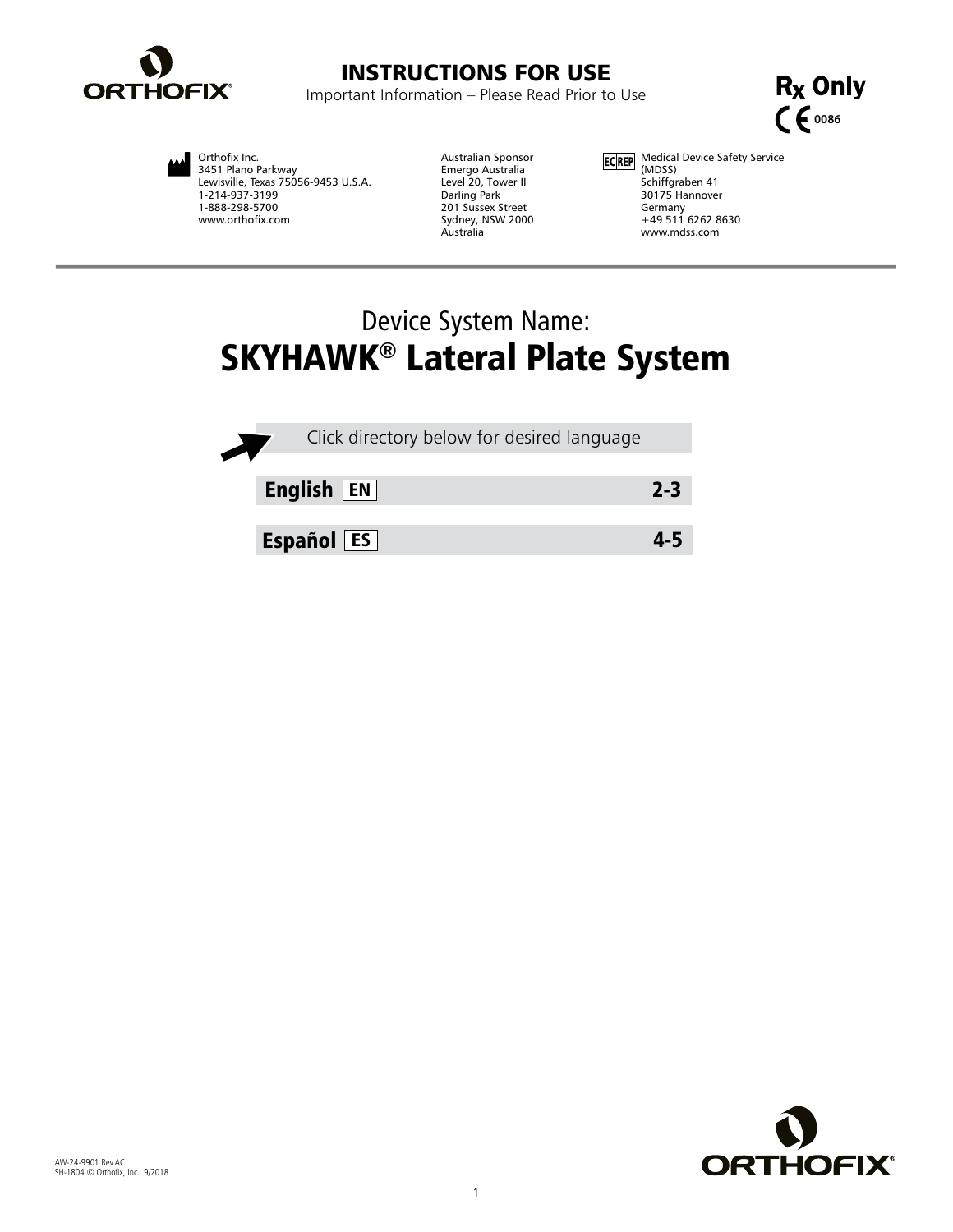<span id="page-1-0"></span>

## INSTRUCTIONS FOR USE

Important Information – Please Read Prior to Use



Orthofix Inc. 3451 Plano Parkway

Lewisville, Texas 75056-9453 U.S.A. 1-214-937-3199 1-888-298-5700 www.orthofix.com

Australian Sponsor Emergo Australia Level 20, Tower II Darling Park 201 Sussex Street Sydney, NSW 2000 Australia

English EN

ECREP Medical Device Safety Service (MDSS) Schiffgraben 41 30175 Hannover Germany +49 511 6262 8630 www.mdss.com

## Device System Name: SKYHAWK® Lateral Plate System

### Description:

The SKYHAWK Lateral Plate System consists of an assortment of non-sterile, single use, titanium alloy (Ti6Al4V ELI per ASTM F136) rigid plates and bone screws. The plates attach by means of screws to the anterolateral or lateral portion of the vertebral body of the thoracolumbar spine (T1-L5). The system includes instrumentation which assists in the surgical implantation of the devices. The system implants and instruments are provided non-sterile. They require sterilization prior to use.

## Indications for Use:

The SKYHAWK Lateral Plate System is intended to be used as a non-pedicle lateral or anterolateral fixation system in skeletally mature patients and is intended to provide immobilization and stabilization of spinal segments as an adjunct to fusion in the treatment of the following acute and chronic instabilities of the thoracic and lumbar spine. It may be used from levels T1 to L5 with the following indications:

- 1. Degenerative disc disease (defined as back pain of discogenic origin with degeneration of
- the disc confirmed by patient history and radiographic studies).
- 2. Spondylolisthesis.<br>3. Spinal stenosis.
- Spinal stenosis.
- 4. Spinal deformities (i.e., scoliosis, kyphosis, and/or lordosis).
- 5. Tumor.<br>6. Pseudo
- 6. Pseudoarthrosis.<br>7. Failed previous f
- Failed previous fusion. 8. Trauma (i.e., fracture or dislocation).

**Contraindications:**<br>The SKYHAWK Lateral Plate System is contraindicated in patients with a systemic infection, with a local inflammation at the bone site, or with rapidly progressive joint disease or bone absorption syndromes such as Paget's disease, osteopenia, osteoporosis, or osteomyelitis. Do not use this system in patients with known or suspected metal allergies. Use of the system is<br>also contraindicated in patients with any other medical, surgical or psychological condition<br>that would preclude potential benef tumors, congenital abnormalities, elevation of sedimentation rate unexplained by other disease, elevation of white blood cells or a marked shift in white blood cell differential count.

- 
- 
- **Potential Adverse Events:**<br>Potential adverse events include, but are not limited to:<br>1. Early or late loosening of any or all of the components.<br>2. Disassembly, bending, and/or breakage of any or all of the components. 3. Foreign body (allergic) reaction to implants, debris, corrosion products, graft material, including metallosis, straining, tumor formation, and/or auto-immune disease.
- 4. Pressure on the skin from component parts in patients with inadequate tissue coverage over the implant possibly causing skin penetration, irritation, and/or pain.
- 5. Post-operative change in spinal curvature, loss of correction, height, and/or reduction.
- 6. Infection.<br>7. Vertebral
- 7. Vertebral body fracture at, above, or below the level of surgery.<br>8. Loss of neurological function, including paralysis (complete or in 8. Loss of neurological function, including paralysis (complete or incomplete).<br>9. Non-union, delayed union
- 9. Non-union, delayed union.<br>10. Pain. discomfort. or abnorr
- 10. Pain, discomfort, or abnormal sensations due to the presence of the device.<br>11. Hemorrhage
- 11. Hemorrhage.<br>12. Cessation of 12. Cessation of any potential growth of the operated portion of the spine.<br>13. Death.
- Death.

**Note:** Additional surgery may be necessary to correct some of these anticipated adverse events.

## Warnings and Precautions:

- **The surgeon should be aware of the following when using implants:**<br>The surgeon should be aware of the following when using implants:<br>1. The SKYHAWK Lateral Plate System is not approved for screw
- 1. The SKYHAWK Lateral Plate System is not approved for screw attachment or fixation to
- the posterior elements (pedicles) of the cervical, thoracic, or lumbar spine.
- 2. Always orient the plate along the midline of the spine.<br>3. To ontimize hony union, perform an anterior microdisc
- 3. To optimize bony union, perform an anterior microdiscectomy or corpectomy as indicated.
- 4. To facilitate fusion, a sufficient quantity of autologous bone should be used.<br>5. Excessive torque applied to the screws when seating the plate may strip the
- Excessive torque applied to the screws when seating the plate may strip the threads in the bone.
- 6. Failure to achieve arthrodesis will result in eventual loosening and failure of the device construct.
- 7. DO NOT USE DAMAGED IMPLANTS.<br>8. Non-sterile: the system implants and
- 8. Non-sterile; the system implants and instruments are provided non-sterile, and therefore must be sterilized before each use.
- 9. The health care provider must thoroughly clean the instruments prior to steam sterilization.
- 10. Single Use Only system implants are SINGLE USE ONLY. No surgical implants should be reused. Any implant once used should be discarded. Even though the device appears undamaged, it may already have small defects and internal stress patterns that may lead to fatigue failure. Reuse could result in injury or require reoperation due to breakage or infection.
- 11. Do not combine system implantable components with those from any other system or manufacturer.
- 12. Do not combine implants of dissimilar metals, as it may result in galvanic corrosion.

### MRI Compatibility Information:

The SKYHAWK Lateral Plate System has not been evaluated for safety and compatibility in the Magnetic Resonance (MR) environment. The system has not been tested for heating or migration in the MR environment.

### Cleaning:

Implants are provided clean but not sterile. Once an implant comes in contact with any human tissue or bodily fluid it should not be re-sterilized or used. Please discard all contaminated implants.

All instruments must be thoroughly cleaned prior to use and after each re-use of the instruments. Reprocess all instruments as soon as it is reasonably practical following use to prevent drying. Cleaning may be done using validated hospital methods or following the validated cleaning processes described below.

None of the instruments in the system require disassembly prior to cleaning.

### From Point of Use:

Wherever possible, do not allow blood, debris, or body fluids to dry on instruments. For best results and to prolong the life of the surgical instrument, reprocess immediately after use.

### Preparation for Cleaning:

- 1. Any instruments with moving parts (e.g., knobs, triggers and hinges) should be placed in the open position to allow better access of the cleaning fluid to the difficult to clean areas.
- 2. Soak the instruments for a minimum of 10 minutes in sterile water prior to the manual or automated cleaning process. Use a soft cloth or plastic bristle brush to remove any visible soil from the instruments prior to manual or automated cleaning.

- Manual Cleaning: 1. Because none of the instruments can be disassembled, use a soft cloth and/or a soft plastic bristle brush to remove any visible soil from the outside and inside of the instrument.
- 2. Prepare Vesphene<sup>®</sup> IIse agent at the use-dilution recommended by label direction  $-1$ ounce per gallon or 1 mL of Vesphene® IIse to each 128 mL of potable tap water per manufacturer's recommendations.
- 3. Bathe instruments in prepared room temperature solution as recommended by the detergent manufacturer.
- 4. Manually agitate instruments in Vesphene® IIse solution for 15 minutes.<br>5. Scrub instruments with a soft plastic bristle brush if visible soil is noted
- 5. Scrub instruments with a soft plastic bristle brush if visible soil is noted and use a soft plastic bristle brush or pipe cleaner long enough to reach the entire length of the interior lumen to remove the soil.
- 6. Rinse the instruments in USP <1231> purified water for 1.5 minutes.
- 7. Hang dry the device.<br>8. Visually inspect the in
- 8. Visually inspect the instruments for visible soil.
- If visible soil is noted, repeat the steps listed above.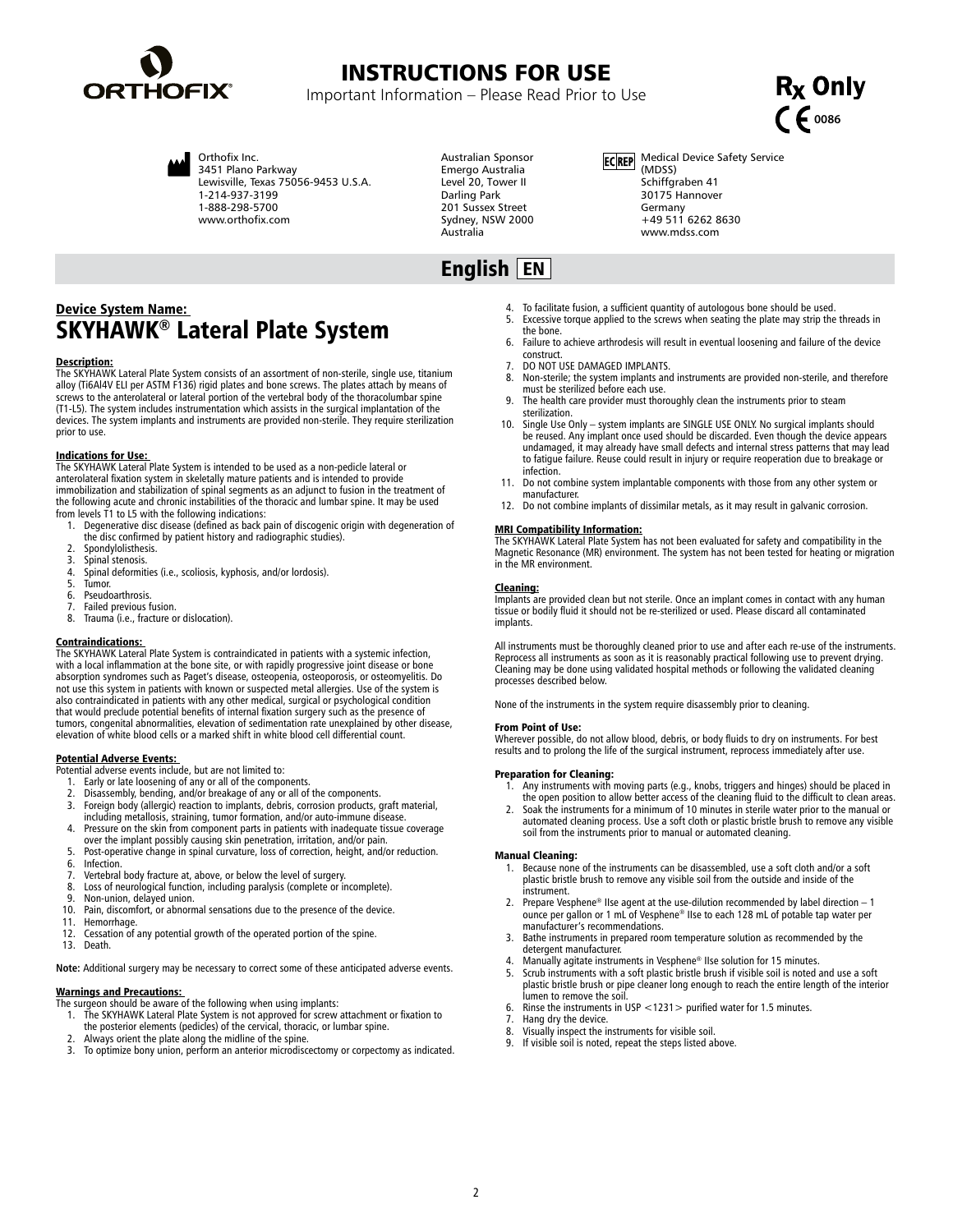### Automated Cleaning:

- 1. Use a soft cloth or soft plastic bristle brush to remove any visible soil from the outside and inside of the instruments. Use a soft plastic bristle brush or pipe cleaner long enough to reach the entire length of the interior lumen to remove the soil from the inner lumens prior to automated cleaning. 2. Set up the washer/disinfector detergent dose as ½ ounce of Endozime AW Plus® per
- 
- gallon of water or according to the manufacturer recommendations. 3. Remove the instruments from the instrument case and place them into the washer
- baskets.
- 4. Orient instruments in the automated washer's carriers as recommended by the washer manufacturer.
- 5. The following automated cleaning cycle is recommended (minimum recommended times are provided for each stage):<br>a Pre-Wash 1: cold potable
	- Pre-Wash 1: cold potable water, 2 minutes
	- b. Enzyme/Detergent treatment: 1. Spray, 20 seconds 2. Soak, 1 minute
		-
		-
		- 3. Rinse cold potable water, 15 seconds 4. Rinse cold potable water, 15 seconds
	- c. Wash ≥ 65°C, 2 minutes using Endozime AW Plus®
	- d. Rinse 1: hot potable water, 15 seconds
	-
	- e. Rinse 2: hot potable water, 15 seconds f. Rinse 3: hot potable water, 15 seconds
	- g. Rinse 4: hot potable water, 15 seconds<br>h. Thermal rinse  $\geq 93^{\circ}$ C, 1 minute
	- Thermal rinse  $\geq 93^{\circ}$ C, 1 minute
	- i. Heated USP <1231> Purified Water Rinse 1: re-circulating 10 seconds
- j. Heated USP <1231> Purified Water Rinse 2: non re-circulating 10 seconds k. Dryat 115°C, 7 minutes 6. Visually inspect the instruments for visible soil
	-
- 
- 7. If visible soil is noted, repeat the above listed steps until no visible soil is noted.

**Note:** Certain cleaning solutions such as those containing caustic soda, formalin, glutaraldehyde, bleach, and/or other alkaline cleaners may damage instruments. These solutions should not be used.

**Note:** Visually inspect instruments after cleaning and prior to each use. Discard or return to Orthofix if instruments are broken, discolored, corroded, have cracked components, pits, gouges, or otherwise found defective. Do not use defective instruments.

**<u>Sterilization:</u>**<br>The SKYHAWK Lateral Plate System implants and instruments are supplied NON-STERILE. Prior to use, all implants and instruments should be placed in the instrument/implant case which will be either wrapped in an FDA cleared sterilization wrap or placed in a rigid sterilization container and placed in the autoclave for sterilization by the hospital using one of the following recommended cycles:

### Sterilization in Orthofix Cases with Blue Wrap:

Method: Steam **1988 comes comes comes for the Method: Steam**<br>
Cycle: Gravity **Cycle: Prevac** Cycle: Gravity Cycle: Prevac<br>
Temperature: 270°F (132°C) Temperature: 270°F (132°C) Temperature: 270°F (132°C)<br>Exposure time: 15 minutes<br>Drying time: 30 minutes Texposure time: 30 minutes Exposure time: 15 minutes Exposure time: 4 minutes Drying time: 30 minutes Drying time: 30 minutes Double wrapped **Double wrapped** Double wrapped<br>(FDA cleared wrap recommended) FDA cleared wrap recommended) (FDA cleared wrap recommended)

### Sterilization in Rigid Sterilization Containers:

When using rigid sterilization containers, clean, inspect and prepare the rigid sterilization container according to the manufacturer instructions.

Select the appropriate rigid sterilization container with either a filtered or solid bottom to properly enclose the Orthofix case (recommended 23¼" long x 11¼" wide container). The following sterilization cycle has been validated:

Method: Steam Cycle: Prevac Temperature: 270°F (132°C) Exposure time: 4 minutes Drying time: 30 minutes

**Note:** Rigid sterilization containers with solid bottoms cannot be used in gravity steam cycles.

Validation and routine monitoring should be performed per ANSI/AAMI ST79 *Comprehensive guide to steam sterilization and sterility assurance in health care facilities*. Other cycles may be used as long as they comply with the above practices and provide a sterility assurance level of 10<sup>-6</sup>.

### Packaging:

Packages for each of the components should be intact upon receipt. If a consignment system is used, all sets should be carefully checked for completeness and all components should be carefully checked for damage prior to use. Damaged packages or products should not be used and should be returned to Orthofix.

The SKYHAWK Lateral Plate System instruments and implants are provided in a modular case specifically intended to contain and organize the system's components. The system's instruments are organized into trays within each modular case for easy retrieval during surgery. These trays also provide protection to the system components during shipping. Additionally, individual instruments and implants are provided in sealed poly bags with individual product labels.

### Product Complaints:

Any Health Care Professional (e.g., customer or user of this system of products) who has any complaints or who has experienced any dissatisfaction with the product quality, identity, durability, reliability, safety, effectiveness, and/or performance, should notify Orthofix Inc., 3451 Plano Parkway, Lewisville, TX 75056, USA, by telephone at 1-214-937-3199 or 1-888-298-5700 or by e-mail at complaints@orthofix.com.

**Further information:**<br>A recommended operative technique for the use of this system is available upon request from<br>Orthofix at the phone numbers provided above.

### Latex Information:

The implants, instruments and/or packaging material for the SKYHAWK Lateral Plate System are not formulated with and do not contain natural rubber. The term "natural rubber" includes natural rubber latex, dry natural rubber, and synthetic latex or synthetic rubber that contains natural rubber in its formulation.

**Caution:** Federal law (USA) restricts this device to sale by or on the order of a physician.

| $RX$ Only  | Federal (U.S.A.) law restricts this device to sale<br>by or on the order of a physician |              |                              |
|------------|-----------------------------------------------------------------------------------------|--------------|------------------------------|
|            | See Instructions for Use                                                                |              | Manufacturer                 |
|            | Orthofix.com/IFU                                                                        | <b>ECREP</b> | Authorized<br>Representative |
| z          | Single Use Only<br>Do Not Reuse                                                         | SΝ           | Serial Number                |
| <b>REF</b> | Catalogue Number                                                                        |              | <b>Lot Number</b>            |
| NON        | <b>Provided Non-Sterile</b>                                                             |              |                              |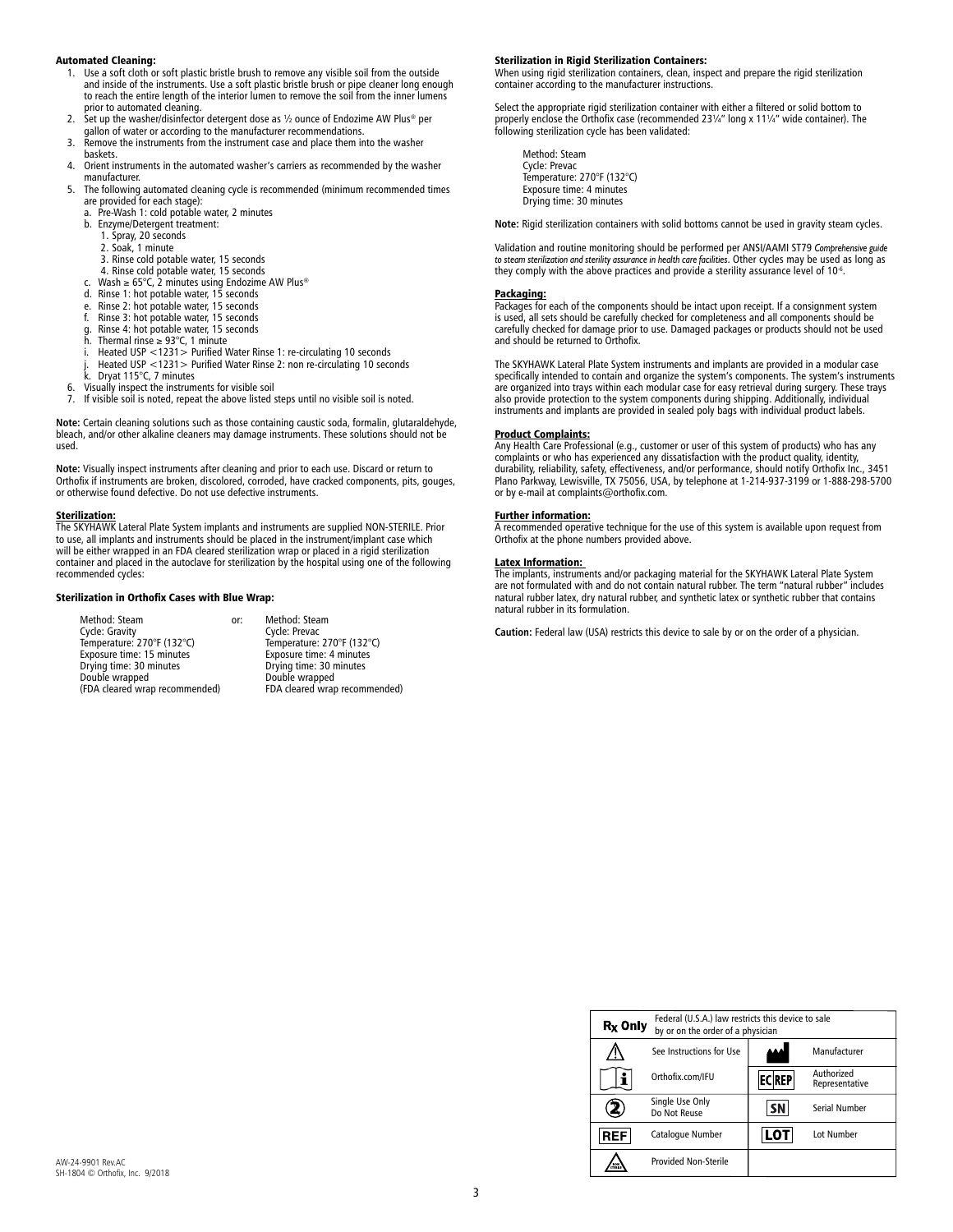<span id="page-3-0"></span>

## INSTRUCCIONES DE USO

Información importante: leer antes de usar



Orthofix Inc. 3451 Plano Parkway

Lewisville, Texas 75056-9453 U.S.A. 1-214-937-3199 1-888-298-5700 www.orthofix.com

Australian Sponsor Emergo Australia Level 20, Tower II Darling Park 201 Sussex Street Sydney, NSW 2000 Australia

ECREP Medical Device Safety Service (MDSS) Schiffgraben 41 30175 Hannover Germany +49 511 6262 8630 www.mdss.com

## Español ES

## **Nombre del sistema de dispositivos:** Sistema de placa lateral SKYHAWK®

### Descripción:

El sistema de placa lateral SKYHAWK está integrado por una variedad de placas rígidas y tornillos óseos no estériles y de un solo uso, de aleación de titanio (Ti6Al4V ELI según ASTM F136). Las placas se sujetan con tornillos a la parte anterolateral o lateral del cuerpo vertebral de la columna toracolumbar (T1-L5). El sistema incluye instrumental para ayudar a la implantación quirúrgica de los dispositivos. Los implantes y los instrumentos del sistema se suministran sin esterilizar. Es necesario esterilizarlos antes de usarlos.

### Indicaciones de uso:

El sistema de placa lateral SKYHAWK está indicado para ser utilizado como sistema de fijación lateral o anterolateral no pedicular en pacientes esqueléticamente maduros, para inmovilizar y estabilizar segmentos de la columna, como complemento de la fusión en el tratamiento de las siguientes inestabilidades agudas y crónicas de la columna torácica y lumbar. Puede utilizarse entre los niveles T1 a L5 con las indicaciones siguientes:

- 1. Discopatía degenerativa (definida como dolor de espalda de origen discógeno con degeneración discal confirmada por los antecedentes del paciente y los estudios radiográficos).
- 2. Espondilolistesis.
- 3. Estenosis de la columna.
- 4. Deformidades de la columna (esto es, escoliosis, cifosis o lordosis).
- 5. Tumor.<br>6. Seudo
- 6. Seudoartrosis<br>7. Eusión previa
- 7. Fusión previa fallida.<br>8. Traumatismo (esto es
- Traumatismo (esto es, fractura o luxación).

### Contraindicaciones:

El sistema de placa lateral SKYHAWK está contraindicado en pacientes con infección sistémica, con inflamación local en el sitio óseo, con artropatía de progresión rápida o síndromes de reabsorción ósea, como la enfermedad de Paget, osteopenia, osteoporosis u osteomielitis. Este sistema no debe utilizarse en pacientes con alergias, conocidas o sospechadas, a los metales. La utilización del sistema está también contraindicada en pacientes con cualquier otro trastorno médico, quirúrgico o psicológico que pudiera impedir los beneficios potenciales de una cirugía de fijación interna, como la presencia de tumores, anomalías congénitas, elevación de la velocidad de sedimentación no explicada por otra enfermedad, elevación de los leucocitos o una desviación marcada en la fórmula leucocitaria.

**Posibles efectos adversos:**<br>Los posibles efectos adversos incluyen, entre otros:

- 1. Aflojamiento temprano o tardío de alguno o de todos los componentes.<br>2. Desmontaje, doblamiento o rotura de cualquier componente o de todos
- 2. Desmontaje, doblamiento o rotura de cualquier componente o de todos ellos.
- Reacción (alérgica) por cuerpo extraño a los implantes, detritos, productos de corrosión o material del injerto, como metalosis, estiramiento, formación de tumores o enfermedad autoinmunitaria.
- 4. Presión sobre la piel de piezas de los componentes en pacientes con insuficiente cobertura tisular sobre el implante, con posible penetración, irritación o dolor cutáneos como consecuencia.
- 5. Cambio postoperatorio en la curvatura de la columna, pérdida de corrección, altura o reducción.
- 6. Infección.<br>7. Fractura d
- 7. Fractura de cuerpo vertebral por encima, por debajo o en el nivel de la intervención quirúrgica.
- 8. Pérdida de la función neurológica, incluida parálisis (completa o incompleta).<br>9. Soldadura no consolidada o retardada
- 9. Soldadura no consolidada o retardada.<br>10. Dolor molestias o sensaciones anómala
- 10. Dolor, molestias o sensaciones anómalas debido a la presencia del dispositivo.<br>11. Hemorragia
- 11. Hemorragia.<br>12. Cese de cua
- 12. Cese de cualquier tipo de posible crecimiento de la parte de la columna intervenida quirúrgicamente.
- 13. Muerte.

**Nota:** Para remediar algunos de estos efectos adversos previstos, pueden ser necesarias otras intervenciones quirúrgicas.

## Advertencias y precauciones:

El cirujano debe ser consciente de lo siguiente al utilizar implantes:

- 1. El sistema de placa lateral SKYHAWK no está aprobado para la sujeción o fijación con tornillos a los elementos posteriores (pedículos) de la columna cervical, torácica o lumbar.
- 2. Oriente siempre la placa a lo largo de la línea media de la columna.
- 3. Para optimizar la soldadura ósea, realice una microdiscectomía o corporectomía anterior según se requiera.
- 4. Para facilitar la fusión, se deberá usar una cantidad suficiente de hueso autólogo. Un par de fuerzas excesivo aplicado a los tornillos al asentar la placa puede dañar las
- roscas en el hueso.
- 6. La no consecución de la artrodesis provocará el posterior aflojamiento y fallo del constructo de dispositivos.
- 7. NO UTILICE IMPLANTES DAÑADOS.<br>8. No estériles: los instrumentos y los
- No estériles; los instrumentos y los implantes del sistema se suministran sin esterilizar y, por lo tanto, deben esterilizarse antes de cada uso.
- 9. El profesional sanitario debe limpiar a fondo los instrumentos antes de su esterilización con vapor.
- 10. Únicamente para un solo uso: los implantes del sistema son ÚNICAMENTE PARA UN SOLO USO. Ningún implante quirúrgico debe volver a utilizarse. Todo implante utilizado debe desecharse. Aun cuando el dispositivo parezca estar intacto, puede presentar pequeños defectos y patrones de tensiones internas que podrían producir una rotura por fatiga. Su reutilización podría producir lesiones o hacer necesaria una nueva operación debido a su rotura o infección.
- 11. No combine los componentes implantables del sistema con los de cualquier otro sistema o fabricante.
- 12. No combine implantes de metales diferentes, ya que esto puede provocar corrosión galvánica.

### Información de compatibilidad con la RMN:

No se han evaluado la seguridad y la compatibilidad del sistema de placa lateral SKYHAWK con la resonancia magnética nuclear (RMN). No se ha probado el sistema con respecto al calentamiento o la migración con la RMN.

### Limpieza:

Los implantes se suministran limpios, pero no estériles. Una vez que un implante entre en contacto con algún tejido o líquido corporal humano, no deberá reesterilizarse ni utilizarse. Deseche todos los implantes contaminados.

Todos los instrumentos deben limpiarse a fondo antes de su uso y después de cada uso. Reprocese todos los instrumentos tan pronto como sea factible y razonable tras su uso para evitar que se sequen. La limpieza puede realizarse usando métodos hospitalarios validados o siguiendo los procesos de limpieza validados que se describen a continuación.

Ninguno de los instrumentos del sistema necesita desmontarse antes de la limpieza.

### En el lugar de utilización:

Siempre que sea posible, no deje que la sangre, los residuos o los líquidos corporales se sequen en los instrumentos. Para lograr resultados óptimos y prolongar la vida del instrumento quirúrgico, reprocéselo nada más utilizarlo.

### Preparación para la limpieza:

- Todos los instrumentos que tengan piezas móviles (p. ej., mandos, gatillos, bisagras) deberán colocarse en la posición abierta para permitir un mejor acceso del líquido de limpieza a las zonas difíciles de limpiar.
- 2. Antes del proceso de limpieza manual o automatizada, ponga en remojo los instrumentos durante 10 minutos como mínimo en agua estéril. Antes de la limpieza manual o automatizada, utilice un paño suave o un cepillo de cerdas blandas de plástico para eliminar cualquier suciedad visible de los instrumentos.

### Limpieza manual:

- 1. Ninguno de los instrumentos puede desmontarse; por lo tanto, utilice un paño suave o un cepillo de cerdas blandas de plástico para eliminar cualquier suciedad visible del exterior y del interior del instrumento.
- 2. Prepare el agente Vesphene® IIse a la dilución recomendada para su uso que se indica en la etiqueta: añada 1 ml de Vesphene® IIse por cada 128 ml de agua corriente potable según las recomendaciones del fabricante.
- 3. Sumerja los instrumentos en la solución preparada a temperatura ambiente según lo recomendado por el fabricante del detergente. 4. Agite manualmente los instrumentos en solución Vesphene® IIse durante 15 minutos.
- Frote los instrumentos con un cepillo de cerdas blandas de plástico si se observa
- suciedad visible y use un cepillo de cerdas blandas de plástico o un limpiador de pipas lo suficientemente largo para llegar hasta el fondo de la luz interior para eliminar la suciedad.
- 6. Enjuague los instrumentos en agua purificada USP <1231> durante 1,5 minutos. 7. Cuelgue el dispositivo y déjelo secar.
- 
- 8. Examine visualmente los instrumentos para ver si hay suciedad visible.
- Si se observa suciedad visible, repita los pasos anteriores.